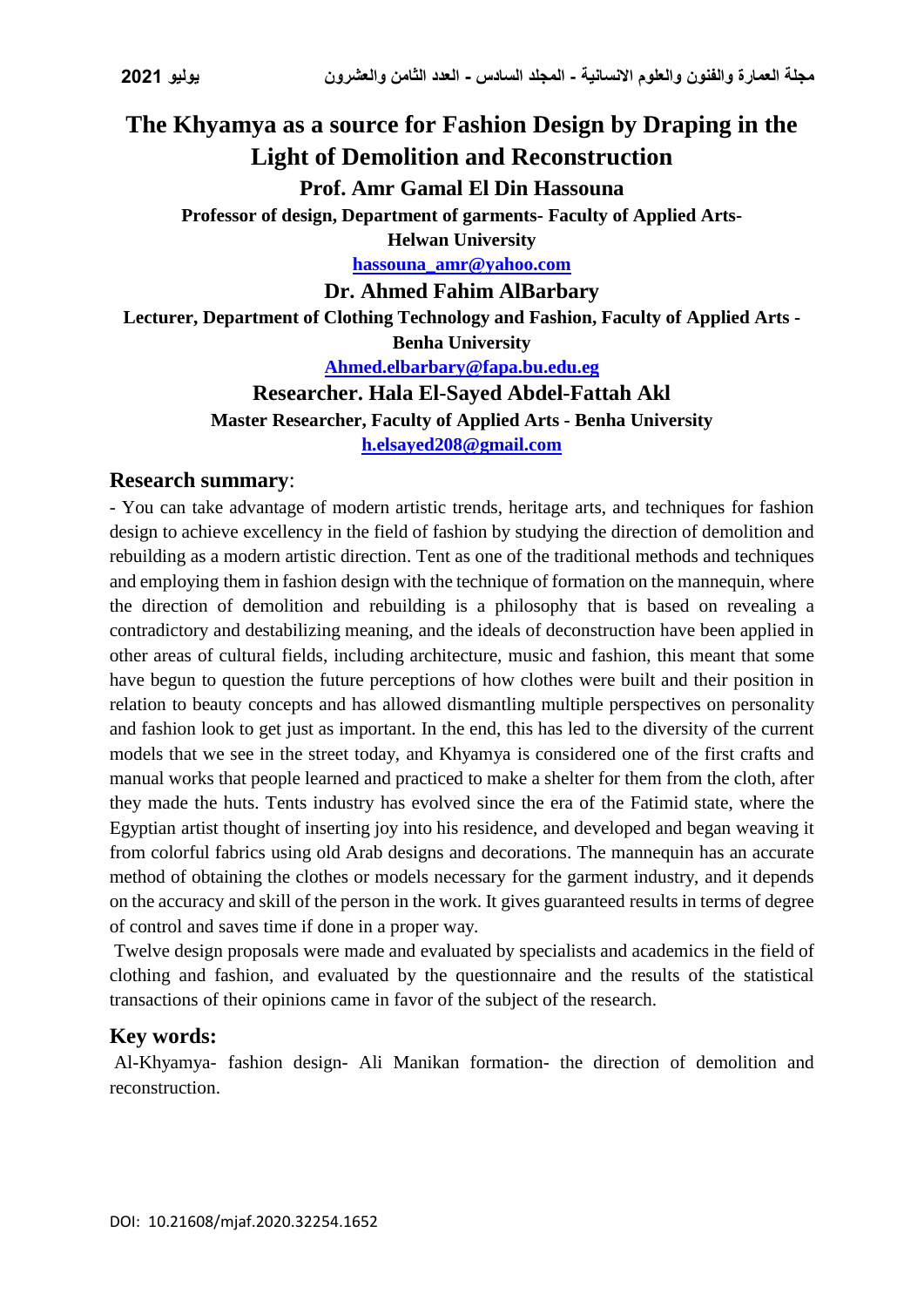# **Research problem:**

Summarized in the following questions: -

- 1- What is the extent of benefiting from Khyamya for designing fashion?
- 2- What is the extent of benefiting from Khyamya to design fashion by manning?

3- What is the benefit of Khyamya for designing fashion in the style of demolition and reconstruction?

4- What is the extent of benefiting from the mix between Khyamya and the direction of demolition and rebuilding to design fashions on the mannequin?

#### **Research importance:**

Enriching the field of fashion design by guiding designers and academics' thought of new innovation methods by upgrading the value of heritage (Khyamya) and merging it with modern artistic trends (the direction of demolition and rebuilding) in fashion design with its various techniques (formation on the mannequin).

# **Research objective:**

Creating designs by taking advantage of the technical capabilities of the tent and the direction of the demolition and rebuilding of fashion design in a fashion style on the mannequin to keep pace with fashion trends.

#### **Research method:**

The research follows the experimental and applied method.

#### **Search tools**:

Questionnaire for arbitration for professors of specialization.

# **Research hypotheses:**

The researcher assumes that**:**

- 1- You can take advantage of Khyamya to design fashion.
- 2- You can take advantage of Khyamya to design fashion by designing the mannequin.
- 3- Khyamya can be used to design fashion in the style of demolition and reconstruction.
- 4- It is possible to mix the tent with the direction of demolition and rebuilding to design fashion

by forming on the mannequin.

# **Search limits:**

Substantive threshold: designing women's clothing- Out Wear.

# **Applied framework:**

Where the researcher chose an outer piece of clothing for the ladies (vest) as a model for designing the idea, and it was constructed for it in the manner of formation on the mannequin, then the completion of the demolition process for some clothing items and the use of the product of demolition and employment in the building obtained (vest) and then designing the decorative units that were implemented in the style of Khyamya.

Twelve design proposals were made and evaluated by specialists and academics in the field of clothing and fashion, and evaluated by the questionnaire and the results of the statistical transactions of their opinions came in favor of the subject of the research.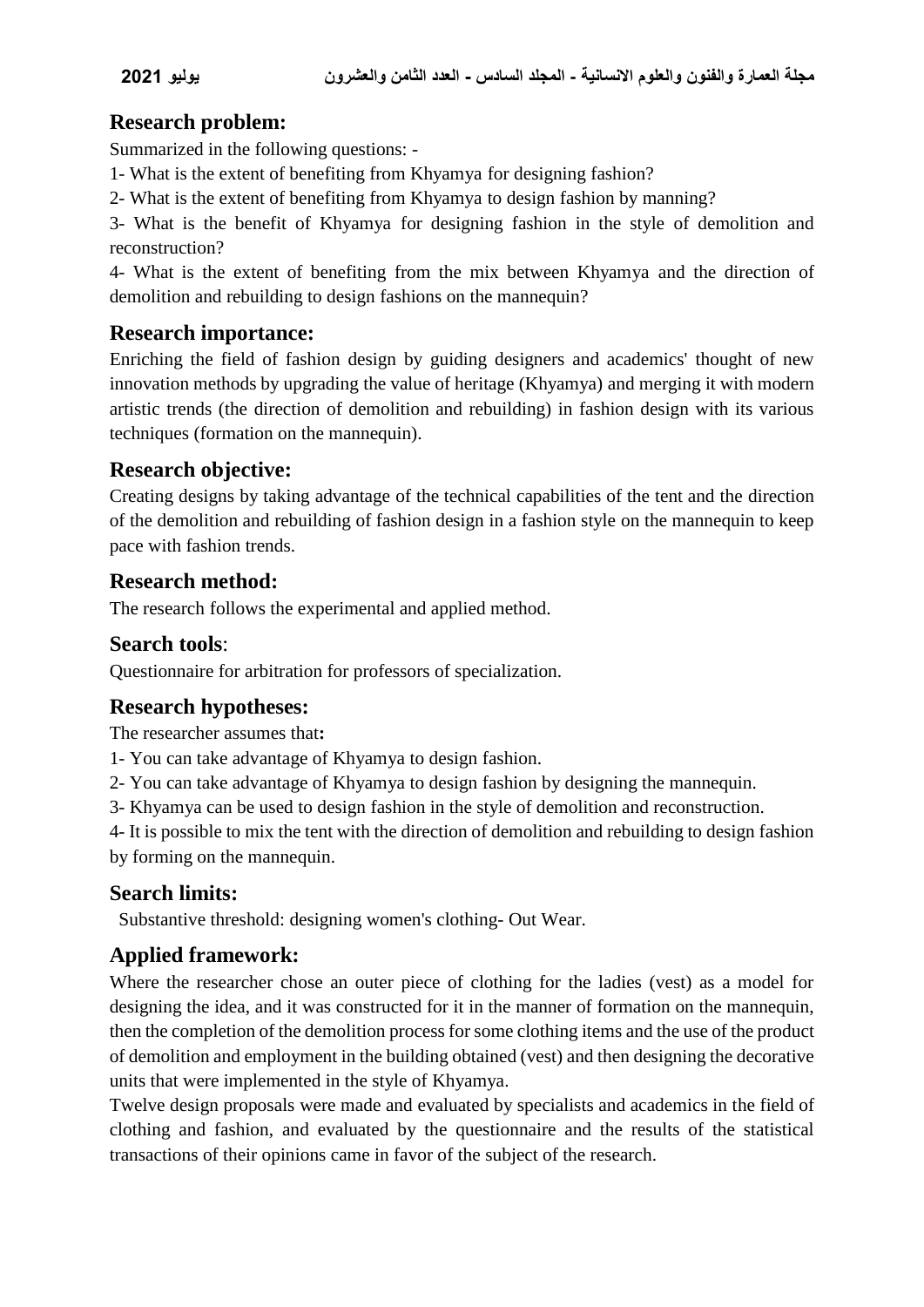# **Suggested designs: Standard building designs:**





**The final form of the fourth design The final form of the fifth design The final form of the sixth design** 



 **The final shape of the first design The final shape of the second design The final shape of the third design** 







#### **Building designs applied to the direction of demolition:**



**The final shape of the seventh design The final shape of the eighth design The final form of the ninth** 





**design to the control of the control of the control of the control of the control of the control of the control of the control of the control of the control of the control of the control of the control of the control of t**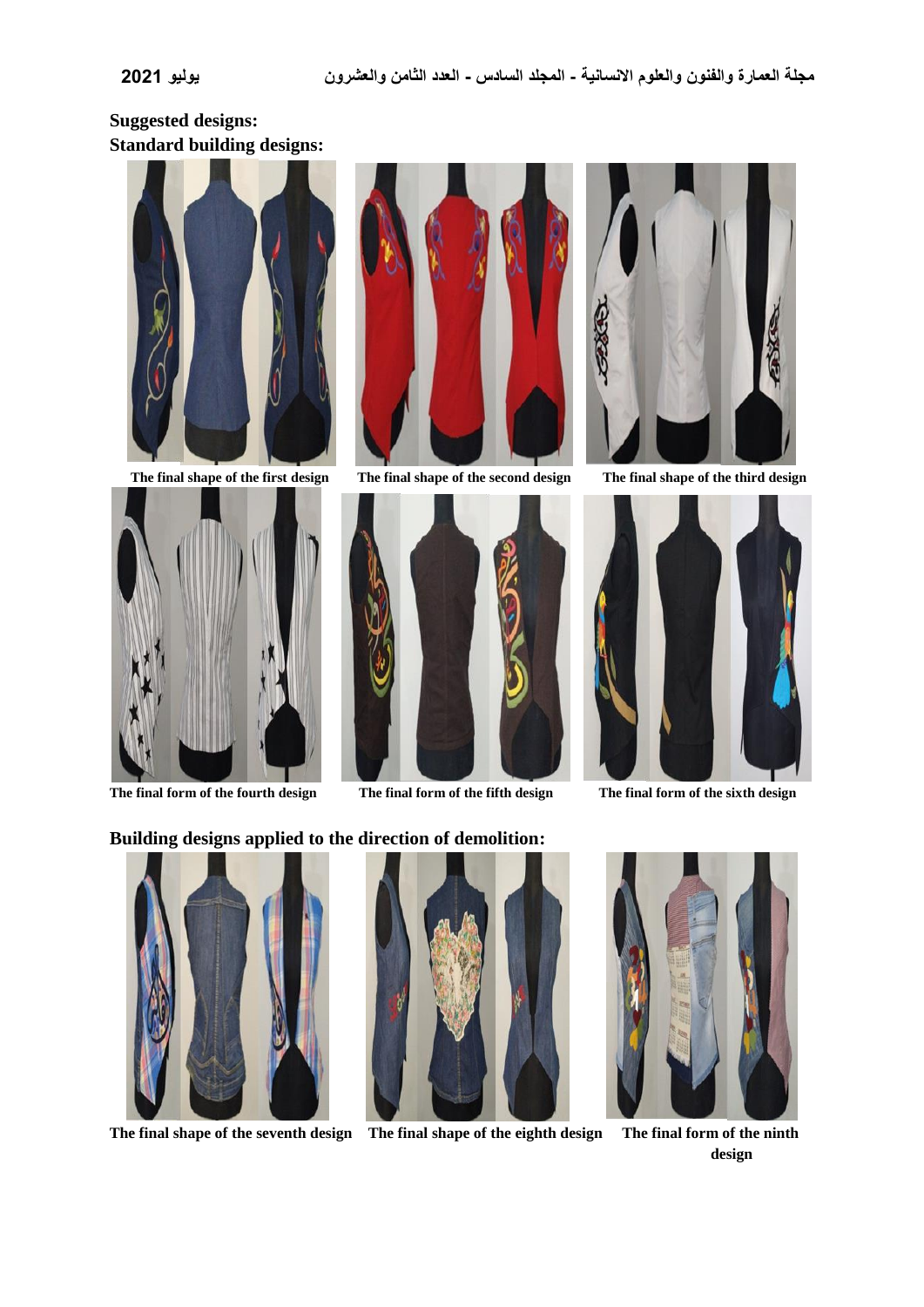

 **design design design**



**Shows the arrangement of the designs quality in the four axes as a whole**

| percentage% | <b>Total</b> | <b>Arrangement</b> | Design No.  | M              |
|-------------|--------------|--------------------|-------------|----------------|
| 99.27       | 397.08       | the first          | Ninth       | 1              |
| 97.08       | 388.33       | The second         | Second ten  | $\overline{2}$ |
| 96.25       | 385          | the third          | The seventh | 3              |
| 95.93       | 383.75       | the fourth         | the first   | 4              |
| 95.93       | 383.75       | the fourth         | The second  | 5              |
| 95.62       | 382.5        | Fifth              | The tenth   | 6              |
| 94.47       | 377.91       | <b>VI</b>          | Atheist ten | 7              |
| 92.91       | 371.66       | The seventh        | the third   | 8              |
| 92.91       | 371.66       | The seventh        | VI          | 9              |
| 92.70       | 370.83       | VIII               | Fifth       | 10             |
| 91.77       | 367.08       | Ninth              | the fourth  | 11             |
| 91.25       | 365          | The tenth          | VIII        | 12             |

#### **Statistical results:**

It turns out that the ninth design ranked first; followed by the twelfth design in the second place and the eighth design got the last position**.**

# **Results:**

- The Khyamya is called the technique of Khyamya technique or method when Khyamya is used as a technique (the technical side) only with novel decorations, whereas the art of Khyamya is called when it is used with motifs that express its origin as an art (artistic side) in addition to its technique (technical side).

- Khyamya technology has requirements when implemented so that the material is light in weight for easy adaptability.